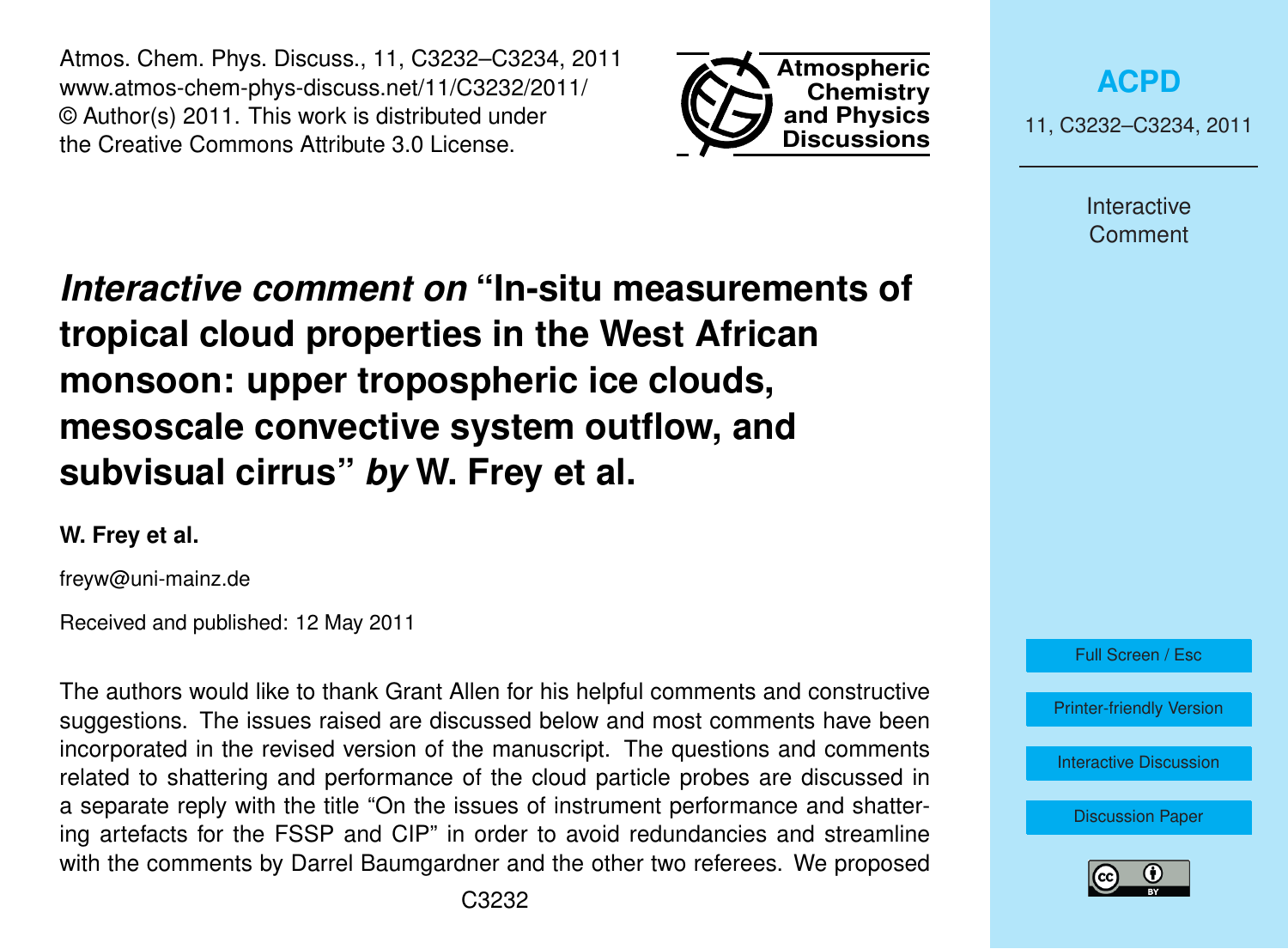to the editor to supply this separate document in a suitably modified form as onlinesupporting-material to our paper if accepted. The introduction and the summary were shortened, streamlined, and hopefully improved following the referees suggestions.

# **Major points:**

# **Introduction/Summary and conclusions:**

Introduction and summary are shortened, improved along the referee's suggestions and more focused on the scope of the paper.

# **Approach to particle shattering and FSSP and CIP spectra:**

The corresponding arguments are described in detail in our separate reply. The bottomline is that the volume of data which have been selected out from analysis (due to poor overlap of FSSP and CIP measurements) is very small. "Poor overlap" conditions mostly occurred when the aircraft was performing "strange manoeuvres" like sharp turns, or when it flew through mixed phase clouds below 10 km. From the collected number of size distributions above 10 km only a few size distributions needed to be rejected.

# **Use of potential temperature:** . . . **I am concerned that the use of 10 K bins in the UT is a little too wide. Could the authors consider a change in their binning**. . .**?**

In Figure 1 of the revised manuscript we changed the two lowest bins from 10 K to 5 K bin-width for potential temperature. At higher altitudes too few measurements are available (i.e. between 365 K and 375 K) and a higher potential temperature resolution seems not appropriate. Additionally, the geometric altitude change at those potential temperature levels is smaller. Therefore, the resolution with respect to potential temperature is maintained as in the submitted version for the higher altitude bin.

### **Minor points:**

**Section 4.3.4: Entrainment in relation to the NPF peak: Wouldn't any mixing be isentropic, rather than isobaric?**

C3233

**[ACPD](http://www.atmos-chem-phys-discuss.net)**

11, C3232–C3234, 2011

Interactive **Comment** 



[Printer-friendly Version](http://www.atmos-chem-phys-discuss.net/11/C3232/2011/acpd-11-C3232-2011-print.pdf)

[Interactive Discussion](http://www.atmos-chem-phys-discuss.net/11/745/2011/acpd-11-745-2011-discussion.html)

[Discussion Paper](http://www.atmos-chem-phys-discuss.net/11/745/2011/acpd-11-745-2011.pdf)